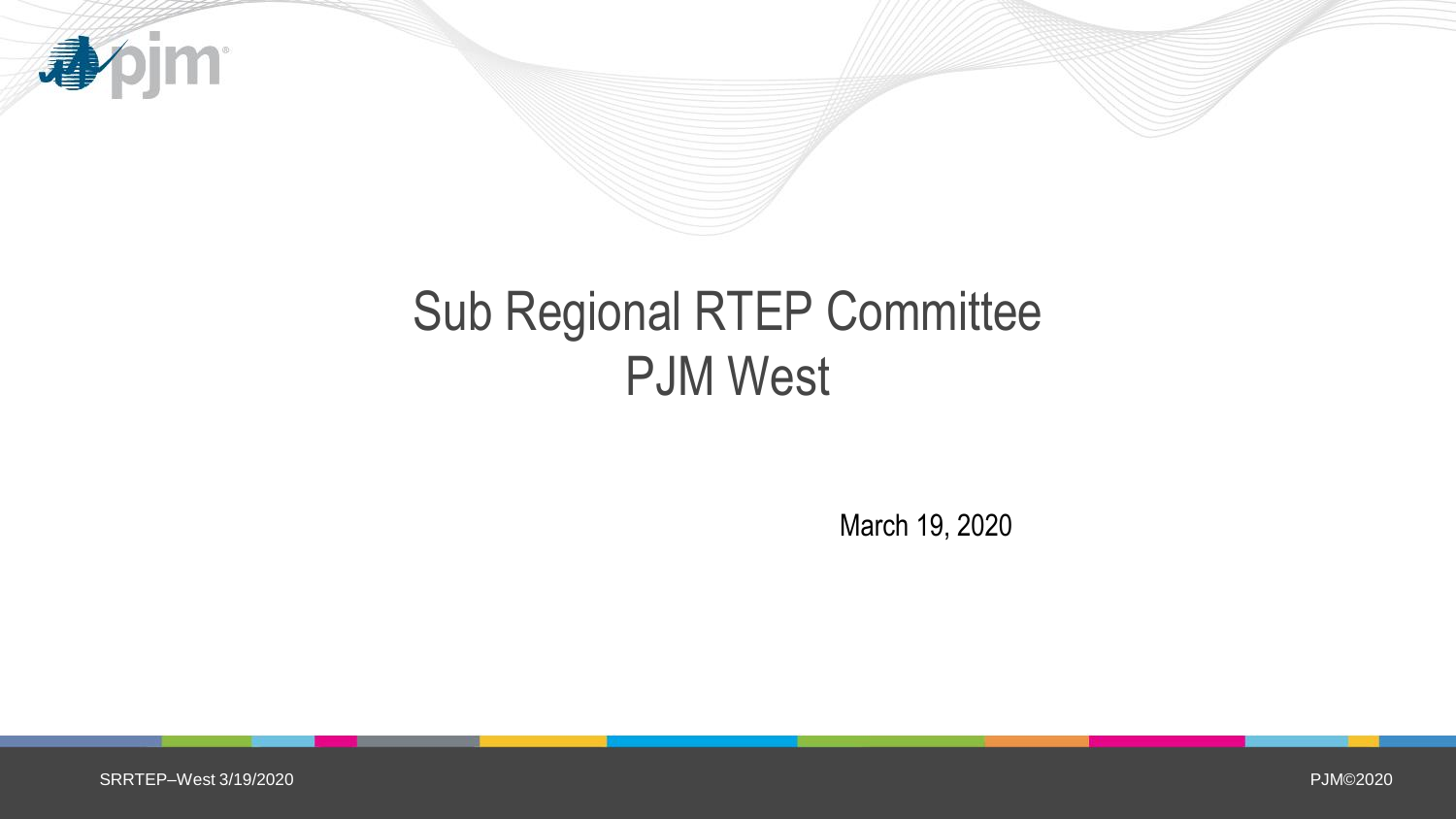

### Project Update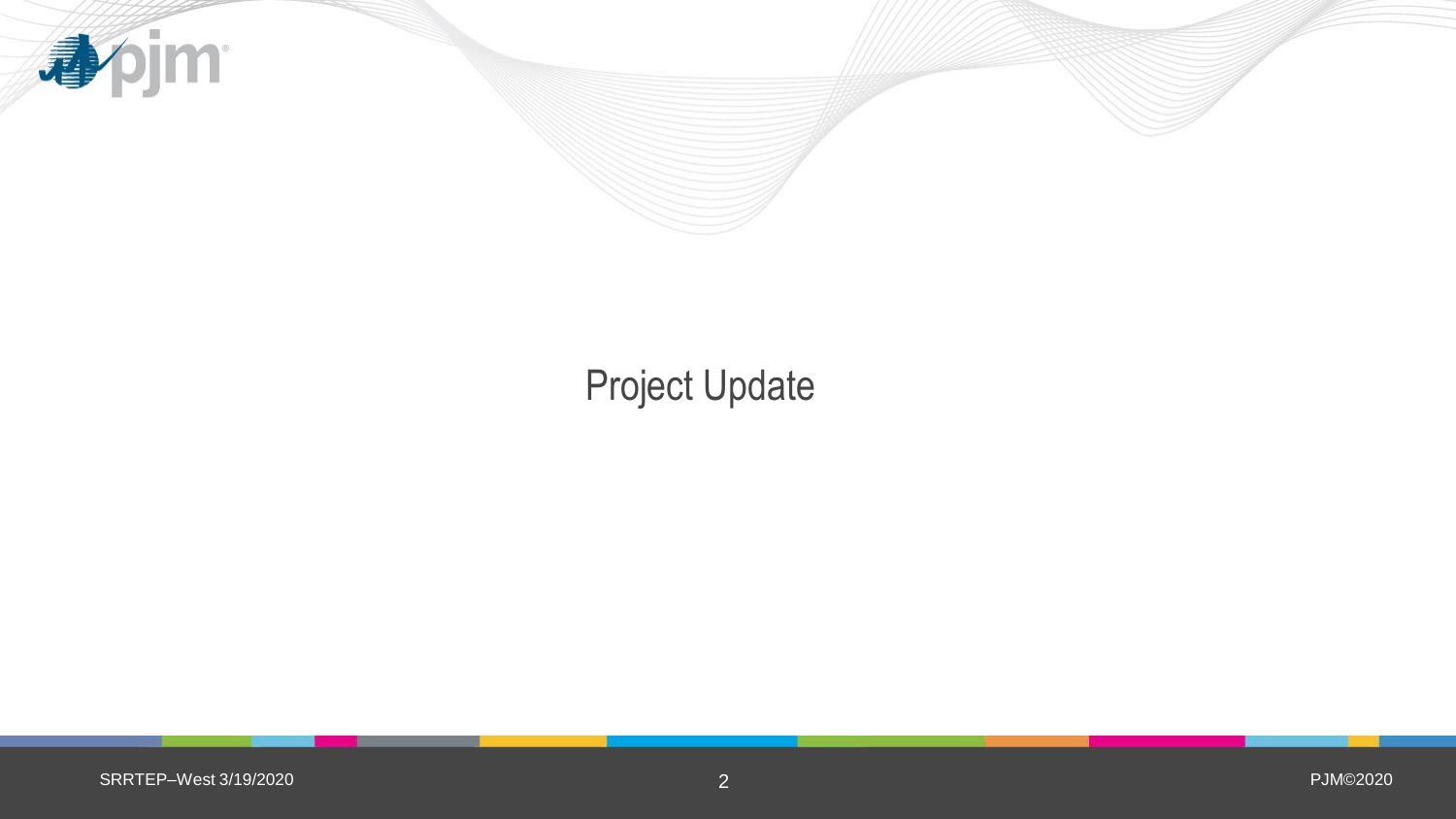### AEP Transmission Zone: Baseline B3131 Scope Change

#### **Previously Presented: 9/25/2019 SRRTEP and 10/25/2019 SRRTEP**

**Criteria:** Winter Generator Deliverability and Basecase Analysis

**Assumption Reference**: PJM RTEP Study

**Model Used for Analysis**: 2024 RTEP Winter Peak Model

**Proposal Window Exclusion:** Substation Equipment and Below 200kV

#### **Problem Statement:**

The Haviland – East Lima 138kV line is overloaded for multiple contingencies in winter generator deliverability test and basecase analysis test. (N1-WT18, N1-WT19, N1-WT20, N1-WT21, N1-WT22, N1-WT23, N1-WT24, N1-WT25, GD-W244, GD-W3, GD-W4, GD-W5, GD-W7, GD-W8, GD-W19)

#### **Existing Facility Ratings:**

| From Bus ID From Bus Name            |          |                    | To Bus ID | To Bus Name        | Ckt Id | <b>SN</b> | <b>SE</b> | WN  | <b>WE</b> |           |
|--------------------------------------|----------|--------------------|-----------|--------------------|--------|-----------|-----------|-----|-----------|-----------|
| 242989                               | 05E LIMA | 138.00             | 243017    | 05HAVILAND1 138.00 |        | 143       | 143       | 143 | 143       |           |
| <b>Preliminary Facility Ratings:</b> |          |                    |           |                    |        |           |           |     |           |           |
| From Bus ID                          |          | From Bus Name      | To Bus ID | To Bus Name        |        | Ckt Id    | SΝ        | SE  | <b>WN</b> | <b>WE</b> |
| 242989                               |          | 138.00<br>05E LIMA | 243017    | 05HAVILAND1 138.00 |        |           | 167       | 245 | 210       | 271       |



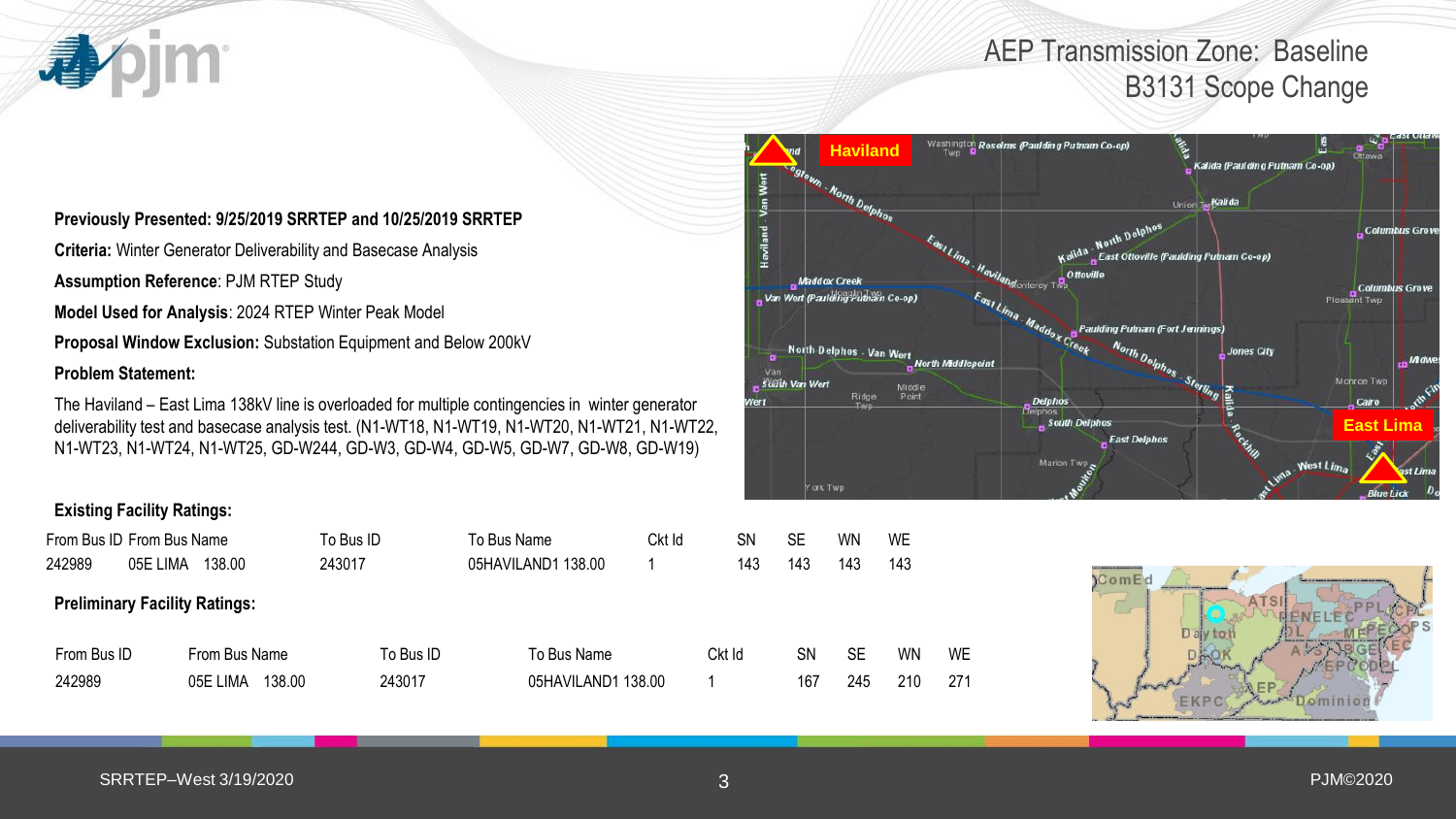### AEP Transmission Zone: Baseline B3131 Scope Change

#### **Proposed Solution:**

**im** 

At East Lima and Haviland 138 kV stations, replace line relays and wavetrap, on the East Lima-Haviland 138 kV facility. In addition, replace 500 MCM Cu Risers and Bus conductors at Haviland 138 kV. (**B3131**)

**Reason for the additional scope:** These conductors were identified as elements with ratings between the existing ratings and the desired ratings for this facility during the course of scoping the solution.

**Estimated Cost:** \$1.5 M

**Required In-Service:** 12/1/2024

**Projected In-Service:** 12/1/2024



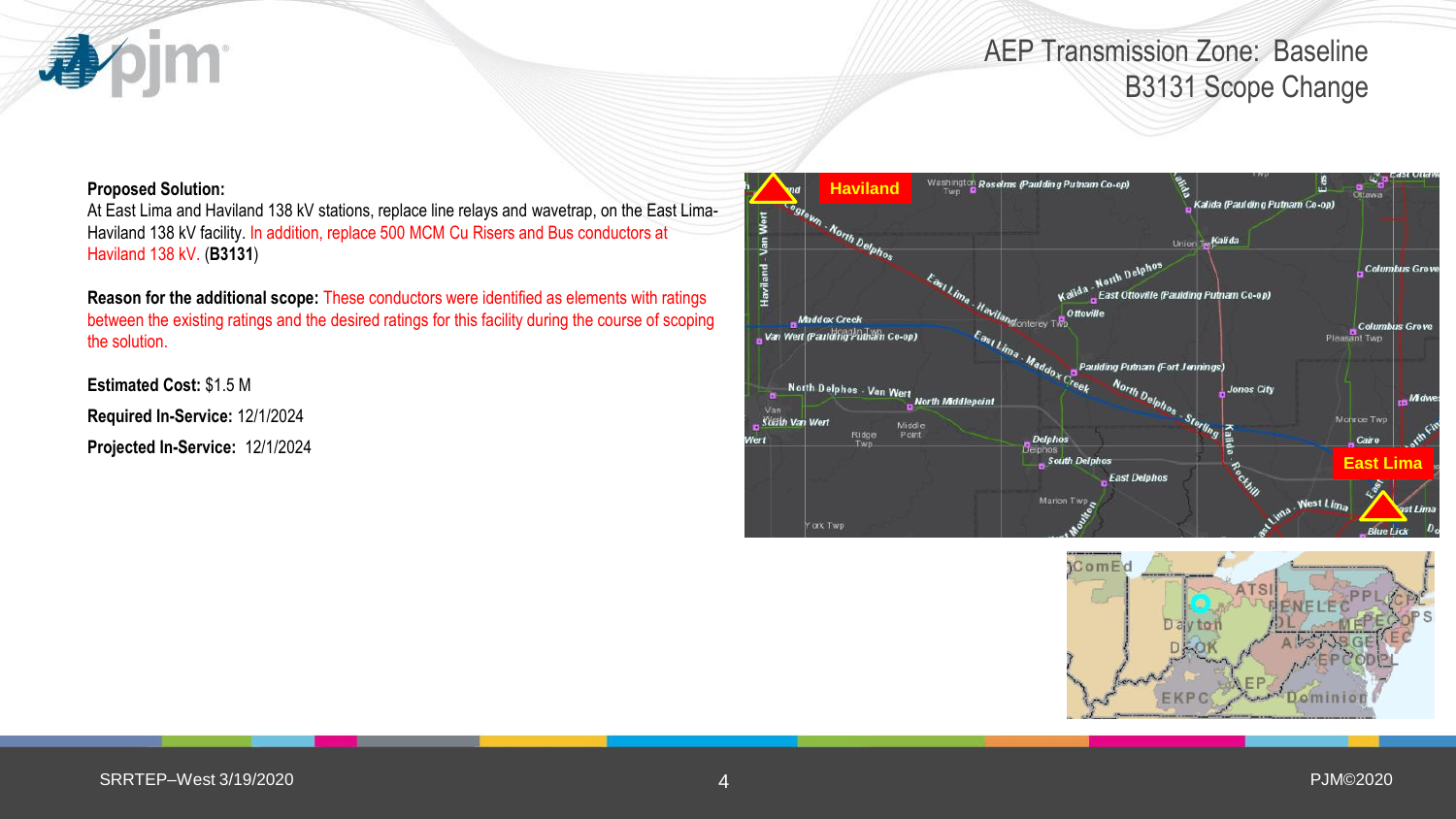

### Recommended Solution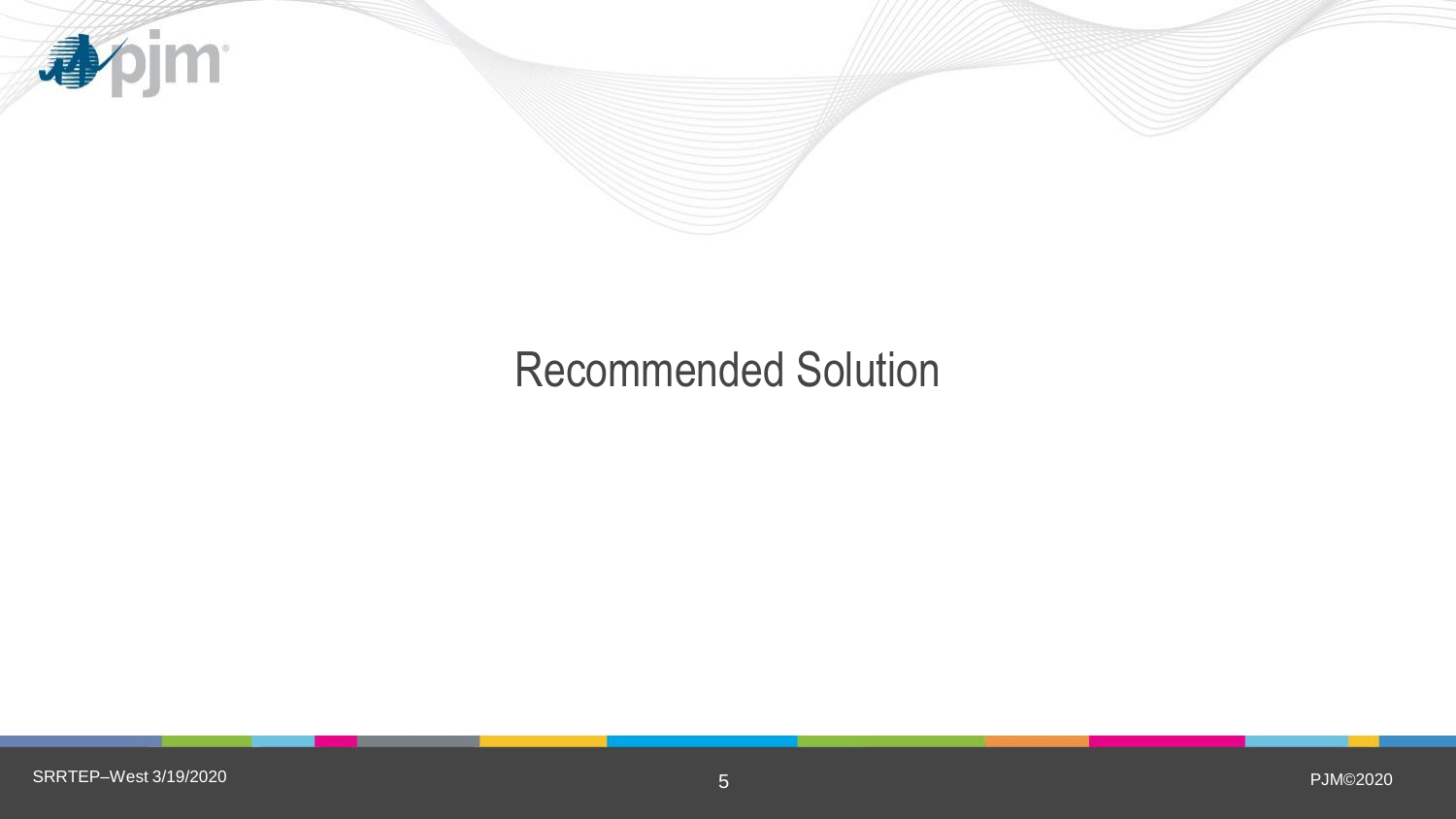

**Process Stage:** Recommended Solution **Criteria:** over duty breaker **Assumption Reference**: PJM Planning Criteria **Model Used for Analysis**: 2024 Short Circuit Model

**Proposal Window Exclusion:** Below 200 kV

#### **Problem Statement:**

The Crescent 138 kV oil-type breaker "2-5 TIE" is found to be over duty following a model review and correction to short circuit base case.

**Existing Facility Rating:** 12000 MVA

**Preliminary Facility Rating:** 63KA

#### **Recommended Solution:**

The "2-5 TIE" breaker shall remain opened and out of service until it can be replaced with a DLC standard 138kV 63 kA breaker (**B3212**) **Estimated Cost: \$0.35 M**

**Required In-Service Date:** 01/31/2020

**In-Service Date:** 01/31/2020

## DLC Duquesne Transmission Zone Baseline Crescent 138 kV Breaker "2-5 TIE"

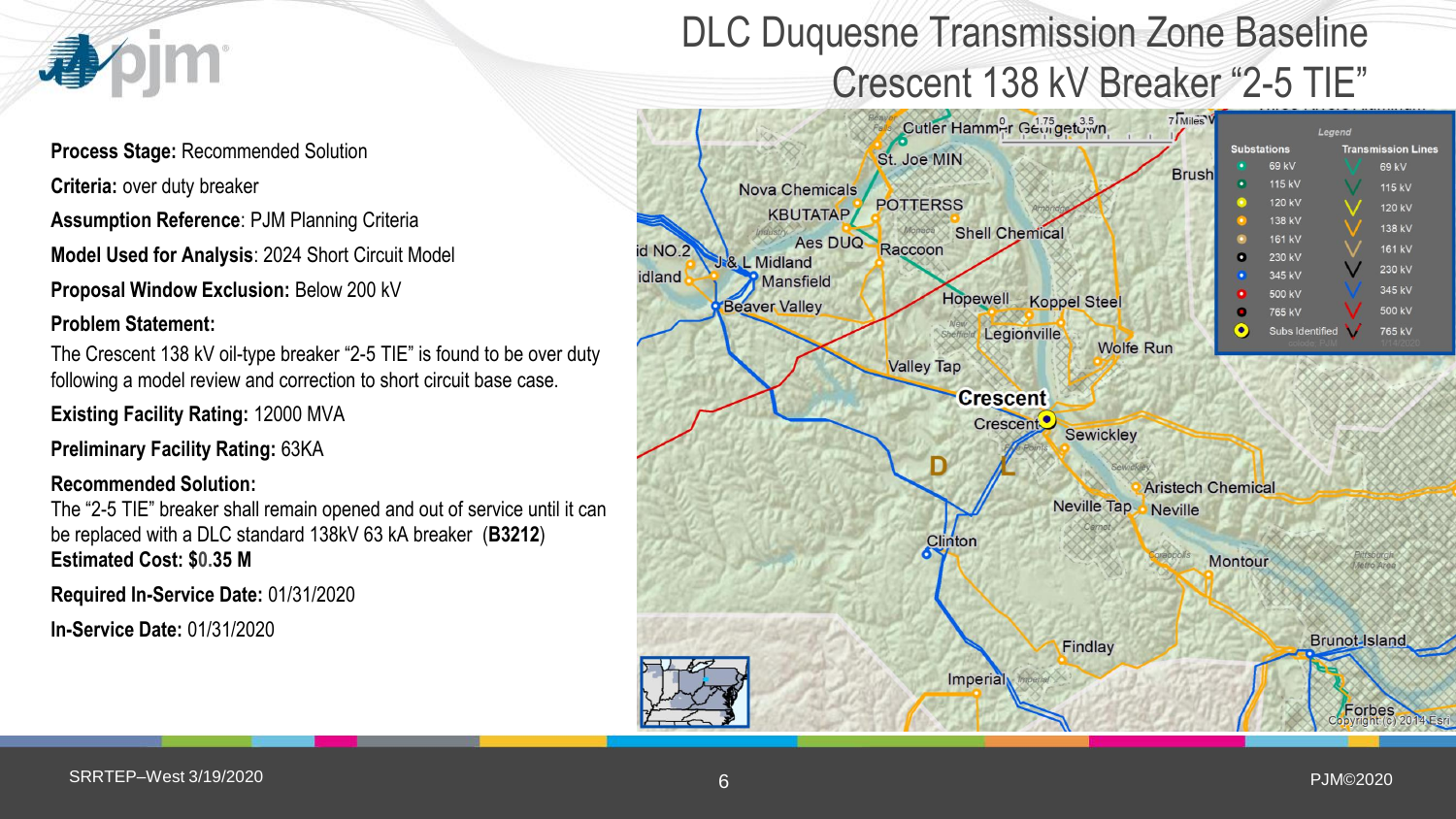

# **Questions?**